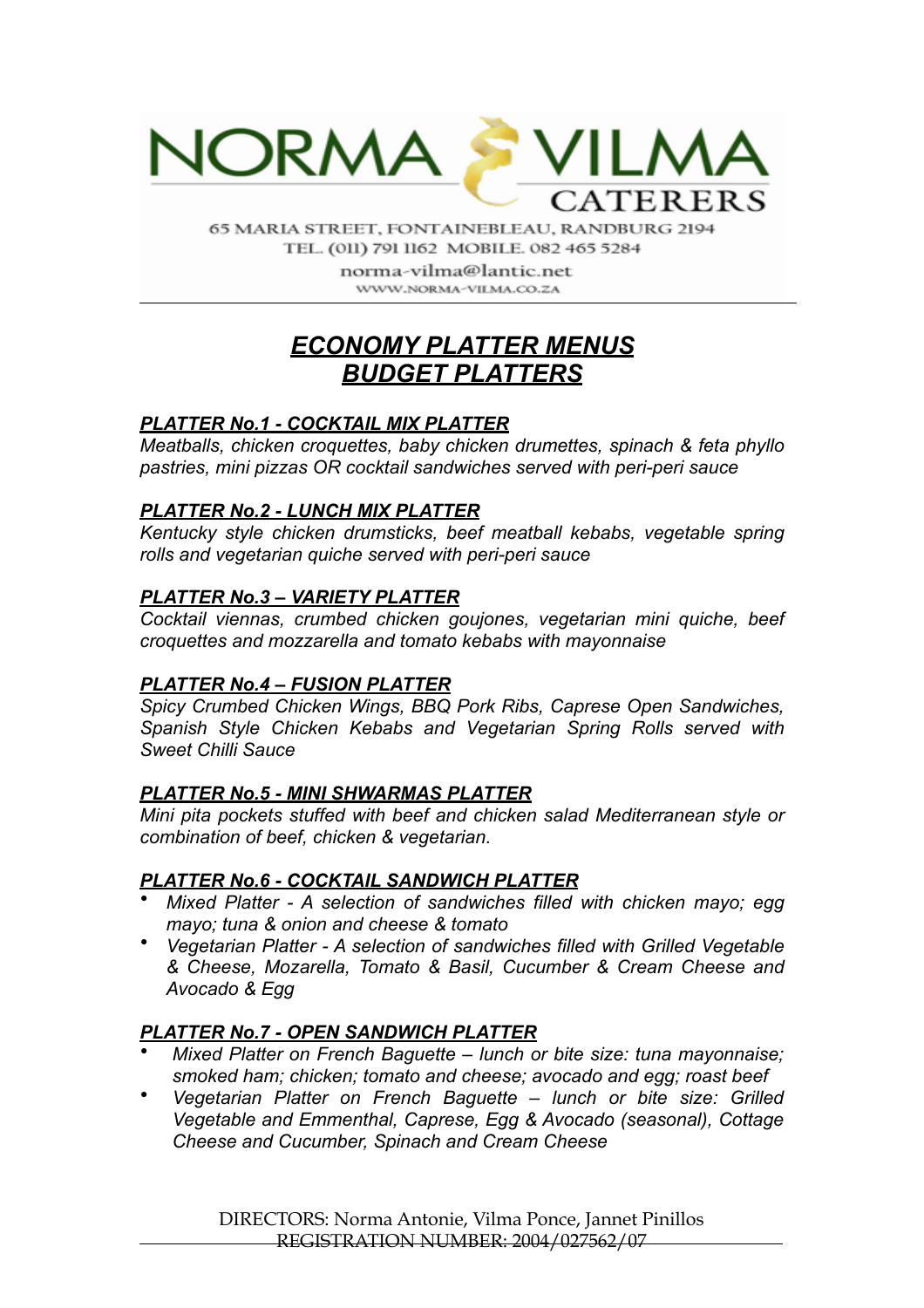# *PLATTER No.8 – TRIPLE COCKTAIL SANDWICH PLATTER*

*Triple Decker sandwiches filled with tomato, avocado and egg; chicken, pineapple and ham; spinach, bacon and cream cheese; and vegetarian* 

# *PLATTER No.9 - PASTRY PLATTER*

*Savoury pastries: Curried beef rolls; chicken spring rolls; chicken & asparagus phyllo pastry rolls, sausage rolls, Peruvian Meat Pies and mini quiches* 

## *PLATTER No.10 – WRAPP PLATTER*

*Mexican Tortilla Wrapps filled with Spicy Beef Strips, Chicken Strips and Mixed Stir Fry Vegetables* 

### *PLATTER No.11 – OPEN BAGEL PLATTER*

*Lunch Size Pieces of Bagels topped with cream cheese & smoked salmon, roasted mixed vegetables & cold meat slices with mustards and mayonnaise* 

### *PLATTER No.12 – HEALTH PLATTER*

*Roasted Chicken Drumsticks, Roast Beef & Caremelised Onions on Brown Bagels, Grilled Halloumi and Vegetable Kebabs and Chicken Caeser on Brown Wrapps served with Peri-Peri* 

#### *PLATTER No.13 – BANTING PLATTER*

*Chermoula Spiced Chicken Kebabs, Sticky Chicken Wings, Roasted Beef and Marinated Vegetable Open Sandwiches on Banting Bread, Carb Free Vegetable Muffins* 

#### *PLATTER No.14 – MINI BURGER PLATTER*

*Mini Beef and Chicken Burgers in Crusty Rolls filled with lettuce and tomato and served with spicy tomato sauce, mustard & home made mayonnaise* 

#### *PLATTER No.15 – MINI PREGO PLATTER*

*Mini Beef and Chicken Prego Steaks in Crusty Rolls filled with lettuce and tomato and served with Home made Prego Sauce* 

#### *PLATTER No.16 – ASSORTED FILLED CROISSANT PLATTER*

*Mini size fresh croissants filled with a variety of breakfast cold meats, assorted cheeses, chicken and mayonnaise and egg mayonnaise* 

#### *PLATTER No.17–CLASSIC MINI FILLED ROLL PLATTER*

*Mini Assorted Cocktail Rolls filled with Beef Pot Roast and Gherkin, BBQ Grilled Chicken, Marinated vegetables with Hummus, Chicken / Turkey Roll with Roasted Tomato and Avocado (in season)* 

# *PLATTER No.18–GOURMET MINI FILLED ROLL PLATTER*

*Mini Assorted Cocktail Rolls filled with Chicken Schnitzel and Salad, Grilled Halloumi, Roasted Brinjal, Rocket and Tomato, Salmon, Cream Cheese and Avo (in Season), Roast Beef and Caramelized Onions* 

> DIRECTORS: Norma Antonie, Vilma Ponce, Jannet Pinillos REGISTRATION NUMBER: 2004/027562/07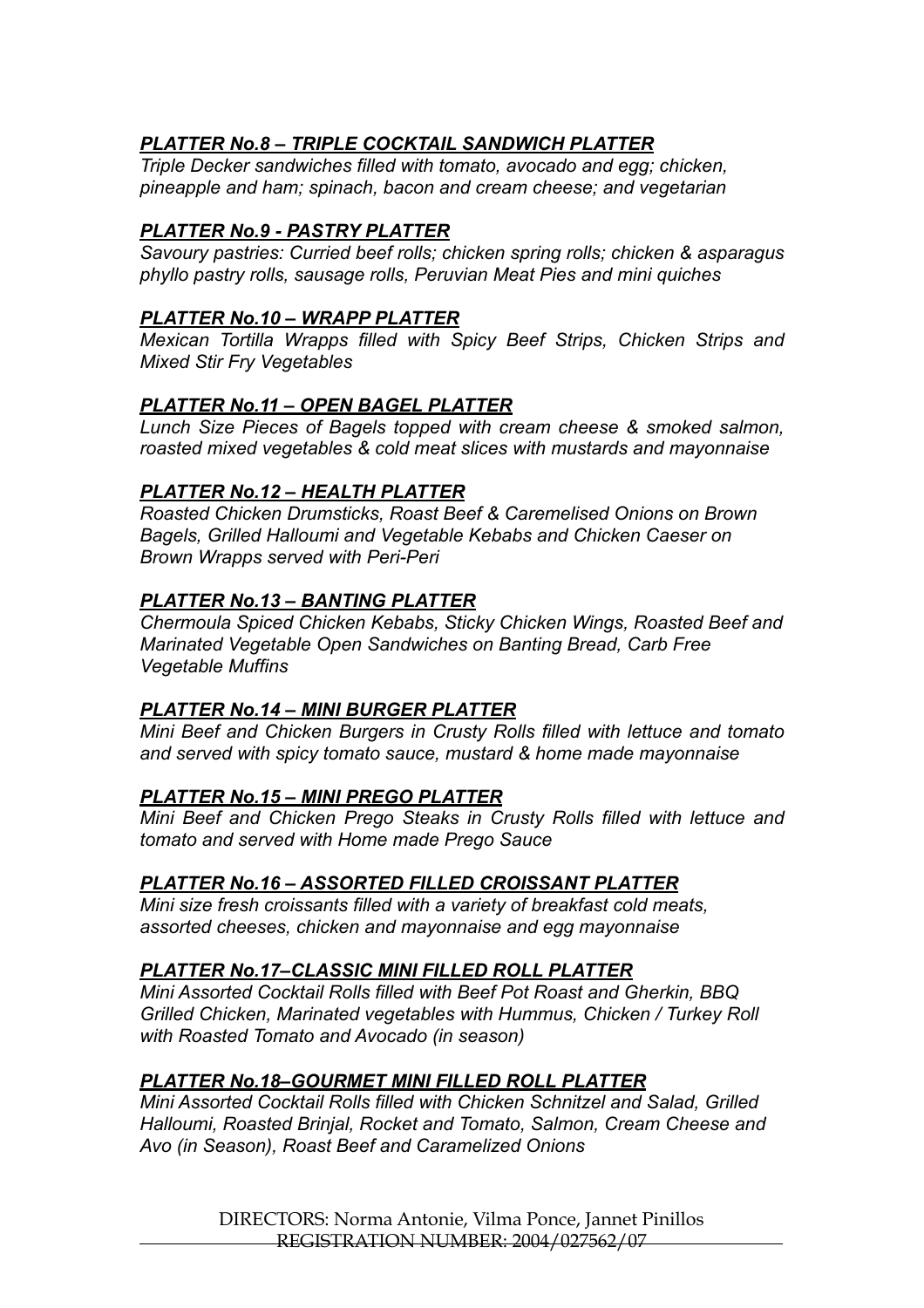# *PLATTER No. 19- VEGETARIAN PLATTER (1)*

*Vegetable samoosas, spinach pies, mushroom mini pizzas, vegetarian spring rolls, crispy vegetable sticks and potato croquettes,* 

# *PLATTER No. 20- VEGETARIAN PLATTER (2)*

*Spinach and Feta Phyllo Pastries, Vegetable & Emmenthal Open Sandwiches, Mini Quiche, Crumbed Fried Halloumi, Tomato & Mozarella Kebabs served with Sweet Chilli Sauce* 

# *PLATTER No.21 – CRUDITÉS PLATTER*

*Fresh Julienne carrots, celery, cucumber, radishes, sliced green peppers, mushrooms, pickled onion & cherry tomato skewers with a curry mayo* 

# *PLATTER No.22- AIOLI PLATTER*

*Crudités and par boiled vegetables: cauliflower florets, green beans, carrots, baby potatoes, artichoke hearts, baby corn served with plain and tomato Aioli.* 

# *PLATTER No. 23- HALAAL (1) PLATTER*

*A variety of Halaal snacks prepared by an accredited Halaal Caterer and cooked by us – BBQ meatballs, Cheese Puffs, Butternut & Feta Phyllo, Beef Samoosas and Beef Sausage Rolls* 

# *PLATTER No. 24- HALAAL (2) PLATTER*

*A variety of Halaal snacks prepared by an accredited Halaal Caterer and cooked by us – pizzas, spanakopita, potato samoosas, feta and aubergine wantons & potato croquettes* 

# *PLATTER No.25 – COCKTAIL SAUSAGE PLATTER*

*A platter of cocktail size Vienna sausages served with Dijon and Whole Grain mustards and Tomato Peri-Peri sauce* 

# *PLATTER No.26 - COLD MEAT PLATTER*

*Cold Meats including smoked ham, roast beef, Italian salami, Cervelat, smoked chicken, veal, Mortadella with cocktail tomatoes and black olives* 

# *PLATTER No. 27 – CHICKEN WINGS PLATTER*

*A Selection of chicken wings – honey glazed wings, spicy wings with apricot mustard and BBQ wings with Oriental lemon sauce and BBQ sauce* 

# *PLATTER No. 28 - JUST DRUMSTICKS*

- *30 Kentucky style drumsticks with potato mayonnaise salad*
- *24 Kentucky style drumsticks served with peri-peri sauce*

# *PLATTER No. 29 – ROASTED CHICKEN PIECES*

*Oven Roasted Chicken Pieces (wings, drumsticks, breasts and thighs) served with Garden Pasta Salad*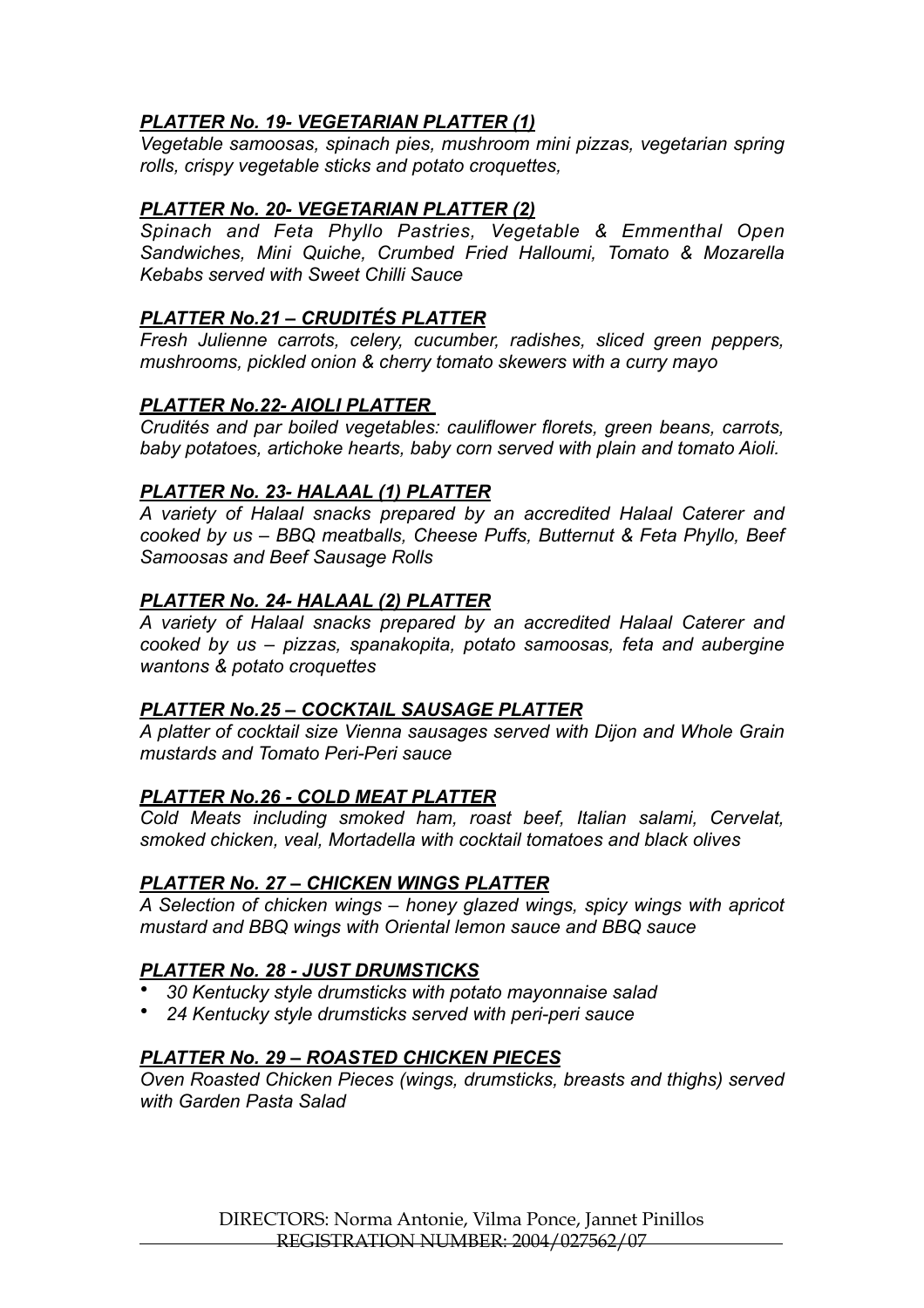# *PLATTER No.30- CHEESE AND BISCUITS PLATTER*

*Wedges of Camembert, Brie, Emmental, Blue Cheese, Mature Cheddar and Gouda garnished with grapes and nuts and assorted biscuits* 

# *PLATTER No.31 – FRIANDISE PLATTER*

*A selection of mouth-watering homemade sweets including South American shortbread (Alfajor), chocolate truffles, brownies, coconut balls and swiss rolls* 

# *PLATTER No. 32- AFTERNOON TEA PLATTER*

*Medium size home made pastries including Alfajores, (shortbread filled with caramel), brownies, mini apple strudels, pecan nut pies, profiteroles and Portuguese custard pies.* 

# *PLATTER No.33 – ALFAJORES PLATTER*

*Platter of medium size South American shortbread cookies filled with caramel* 

# *PLATTER No.34 – GOURMET CUPCAKE SELECTION*

*24 Standard Size Vanilla, Chocolate and Red Velvet Cupcakes with Butter and Cream Cheese Icing and Chocolate Ganache* 

# *PLATTER No.35 – BISCUIT PLATTER*

*Selection of Home made biscuits such as vanilla, chocolate chip, crunchies* 

# *PLATTER No.36- FRUIT SELECTION PLATTER*

*Freshly sliced seasonal fruit the perfect and healthier complement*

# *PLATTER No.37- FRUIT KEBAB PLATTER*

*Selection of seasonal fruit kebabs* 

# *PREMIER PLATTERS*

# *PLATTER No.38- SUMMERTIME PLATTER*

*Smoked Salmon Open sandwiches, Ham wrapped Asparagus, Chicken Kebabs, Beef Meatballs, Cheese Cubes, Cocktail Viennas and Marinated Mushrooms with Peri-peri and Mustard* 

# *PLATTER No.39- KEBAB SELECTION PLATTER*

*Cocktail size kebabs - chicken breast cubes and rump steak cubes combined with peppers and onions served with peri-peri sauce.* 

# *PLATTER No.40- CHICKEN PLATTER PLATTER*

*For all chicken lovers: a combination of chicken goujones, chicken kebabs marinated in peri-peri sauce, buffalo wings & Chicharon (deboned deep fried chicken pieces) served with Oriental lemon sauce, mayonnaise & chutney.* 

# *PLATTER No.41- FROM THE GRILL PLATTER*

*Beef boerewors, chicken or lamb sausages, chicken kebabs, B.B.Q marinated pork ribs and vegetable kebabs.* 

> DIRECTORS: Norma Antonie, Vilma Ponce, Jannet Pinillos REGISTRATION NUMBER: 2004/027562/07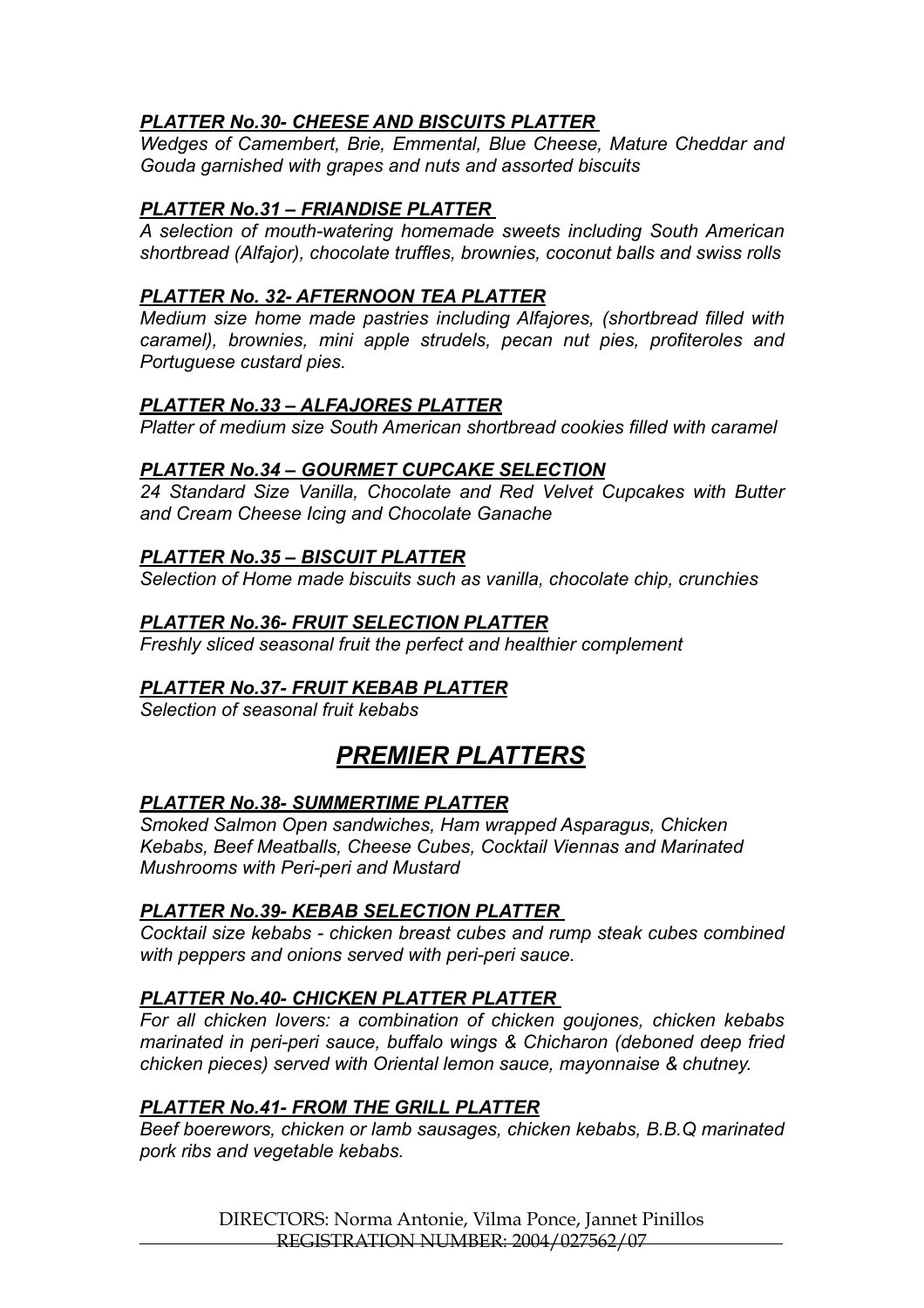# *PLATTER No.42 - ROAST BEEF & POTATO SALAD PLATTER*

*The perfect complement!!! Home roasted scotch fillet, finely sliced served with a potato, egg and mayonnaise salad* 

# *PLATTER No.43 - SEAFOOD PLATTER*

*Deluxe selection of crumbed calamari rings, prawn tails, fish goujones Canadian smoked salmon and crab sticks served with a tartar sauce and seafood sauce, garnished with lemon slices and parsley, on a bed of lettuce.* 

# *PLATTER No.44 - JUST FISH PLATTER*

*Also suitable for the Halaal, Hake goujones served with a tartar sauce and garnished with lemon slices.* 

# *PLATTER No.45 – SMOKED SALMON BAGEL PLATTER*

*Open bagels with Smoked Salmon & Cream Cheese and Garnished with Lemon and Black pepper – great as a breakfast treat or anytime snack* 

### *PLATTER No.46 – SUSHI PLATTER*

*60 pieces of Mixed Salmon, Prawn, Tuna and Vegetarian Sushi Rolls served with Ginger, Wasabi and Soya Sauce* 

### *PLATTER No.47 – CHINESE PLATTER*

*Chicken wantons, spring rolls, skewered pork, Chinese style chicken wings, deep fried & deboned chicken thighs with lemon & sweet and sour sauce* 

# *PLATTER No. 48 – GREEK PLATTER*

*Dolmathakia (vine leaves with rice, lamb and pine nuts), lamb kofta, mushroom phyllo triangles, feta cheese and olives, served with tzatziki, humus and garnished with pita bread toast and vegetable sticks.* 

#### *PLATTER No.49 - MIDDLE EASTERN PLATTER*

*Kibbi shells, spinach pies, meat pies, humus, tahini, baba ganouj, pickles, and olives served with pita toast and carrot sticks.* 

#### *PLATTER No. 50 - TEX- MEX PLATTER*

*Combination of Buffalo wings, BBQ pork spare-ribs, plain nachos, beef burritos served with refried beans and a bowl of salsa and guacamole* 

#### *PLATTER No.51 – AFRICAN PLATTER*

*A combination of dry wors, biltong, peri-peri cashew nuts & two different kinds of pate served with Melba toast*